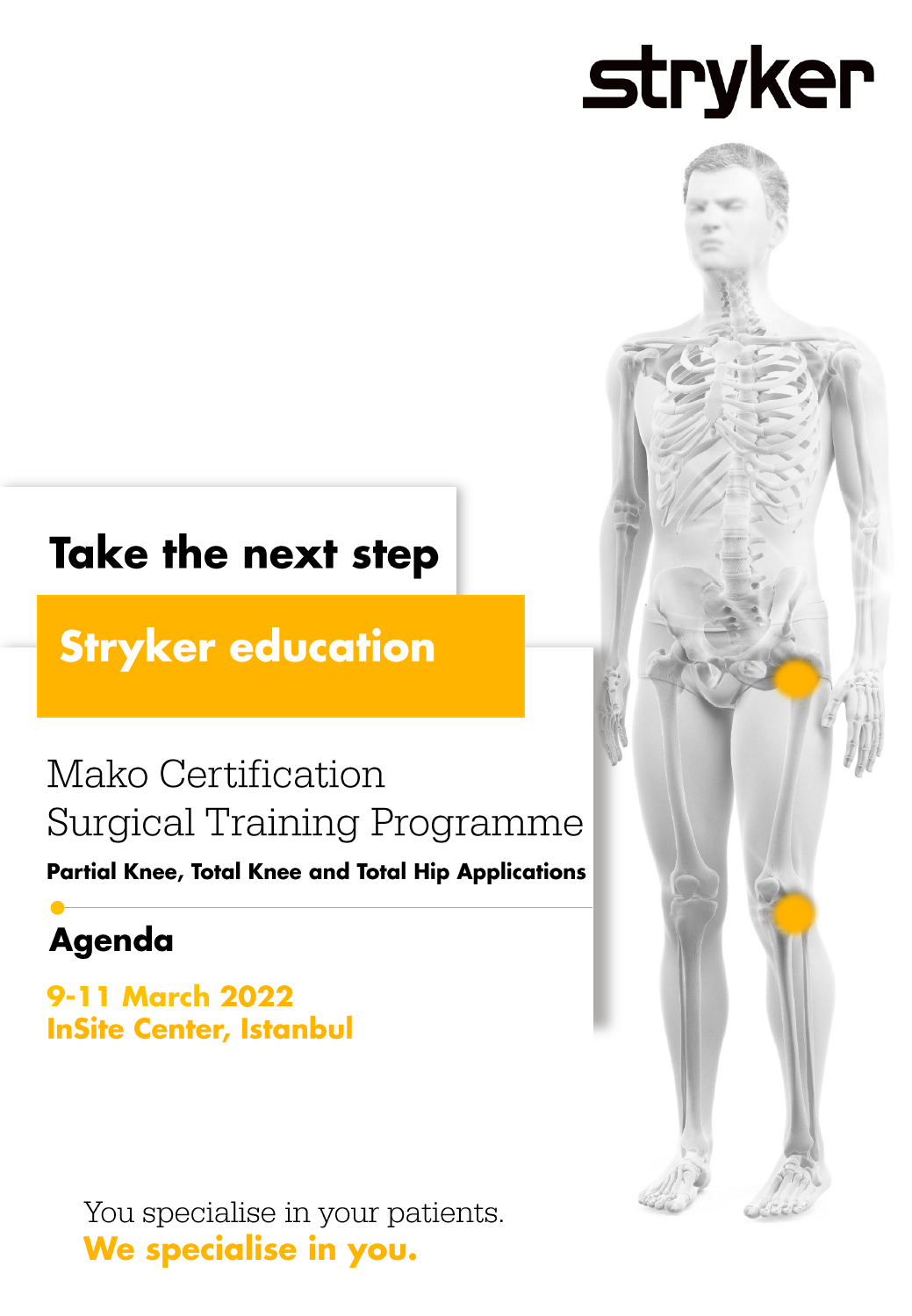# **Stryker education**

### Mako Certification Surgical Training Programme **Partial Knee, Total Knee and Total Hip Applications**

### 9-11 March 2022, InSite Center, Istanbul

#### 1st Day: 9 March, Wednesday

| <b>Duration</b> | <b>Subject</b>                                           | <b>Speaker</b>                |
|-----------------|----------------------------------------------------------|-------------------------------|
| $09:00 - 09:05$ | Course introduction                                      | Marvin Mateo                  |
|                 | <b>Mako Total Knee Application</b>                       |                               |
| $09:05 - 09:15$ | Surgical steps and workflow                              | Marvin Mateo                  |
| $09:15 - 09:25$ | Mako TKA bone preparation – video                        | Marvin Mateo                  |
| $09:25 - 09:35$ | Mako meets Triathlon                                     | Marvin Mateo                  |
| $09:35 - 09:40$ | Cementless TKA                                           | Marvin Mateo                  |
| $09:40 - 09:45$ | Clinical results                                         | Marvin Mateo                  |
| $09:45 - 10:00$ | Meet the MPS. Pre-operative planning exercise            | Tayfun Simsek                 |
| $10:00 - 10:10$ | <b>O&amp;A</b>                                           | Marvin Mateo                  |
| $10:10 - 10:30$ | <b>Break</b>                                             |                               |
|                 | <b>Mako Partial Knee Application</b>                     |                               |
| $10:30 - 10:40$ | Introduction to Mako PKA. Surgical steps and<br>workflow | Marvin Mateo                  |
| $10:40 - 10:50$ | Stryker MCK implants                                     | Marvin Mateo                  |
| $10:50 - 11:00$ | Mako PKA – video                                         | Marvin Mateo                  |
| $11:00 - 11:10$ | Meet the MPS. Pre-operative planning exercise            | Tayfun Simsek                 |
| $11:10 - 12:00$ | Mako TKA Sawbone Workshop #1                             | Recep Tepe / Dogukan Kadioglu |
| 12:00 - 12:45   | Mako TKA Sawbone Workshop #2                             | Recep Tepe / Dogukan Kadioglu |
| $12:45 - 13:30$ | Lunch                                                    |                               |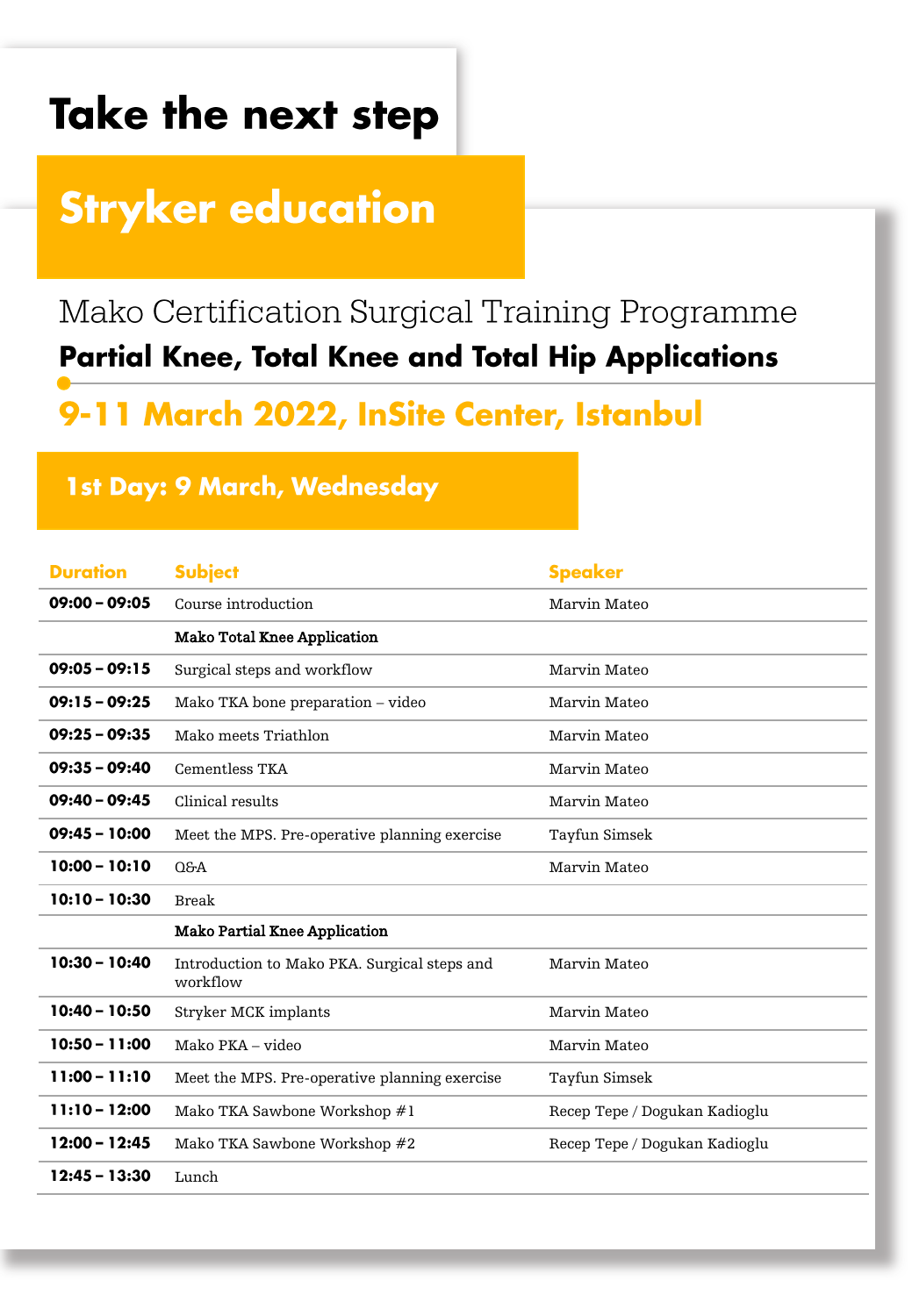# **Stryker education**

### Mako Certification Surgical Training Programme **Partial Knee, Total Knee and Total Hip Applications**

### 9-11 March 2022, InSite Center, Istanbul

#### **1st Day: 9 March, Wednesday**  $($ cont. $)$

| <b>Duration</b> | <b>Subject</b>                                   | <b>Speaker</b>                |
|-----------------|--------------------------------------------------|-------------------------------|
|                 | <b>Mako Total Hip Application</b>                |                               |
| $13:30 - 13:40$ | Mako Total Hip. Express femoral workflow         | Marvin Mateo                  |
| $13:40 - 14:00$ | Enhanced workflow                                | Marvin Mateo                  |
| $14:00 - 14:10$ | Mako meets Accolade II & Trident                 | Marvin Mateo                  |
| $14:10 - 14:20$ | Mako THA-video                                   | Marvin Mateo                  |
| 14:20 - 14:30   | Meet the MPS. Pre-operative planning<br>exercise | Tayfun Simsek                 |
| 14:30 - 14:40   | Q&A                                              | Marvin Mateo                  |
| 14:40 - 15:00   | <b>Break</b>                                     |                               |
| $15:00 - 16:00$ | Mako THA Sawbone Workshop #1                     | Recep Tepe / Dogukan Kadioglu |
| $16:00 - 17:00$ | Mako THA Sawbone Workshop #2                     | Recep Tepe / Dogukan Kadioglu |
| 17:00           | Session Close                                    |                               |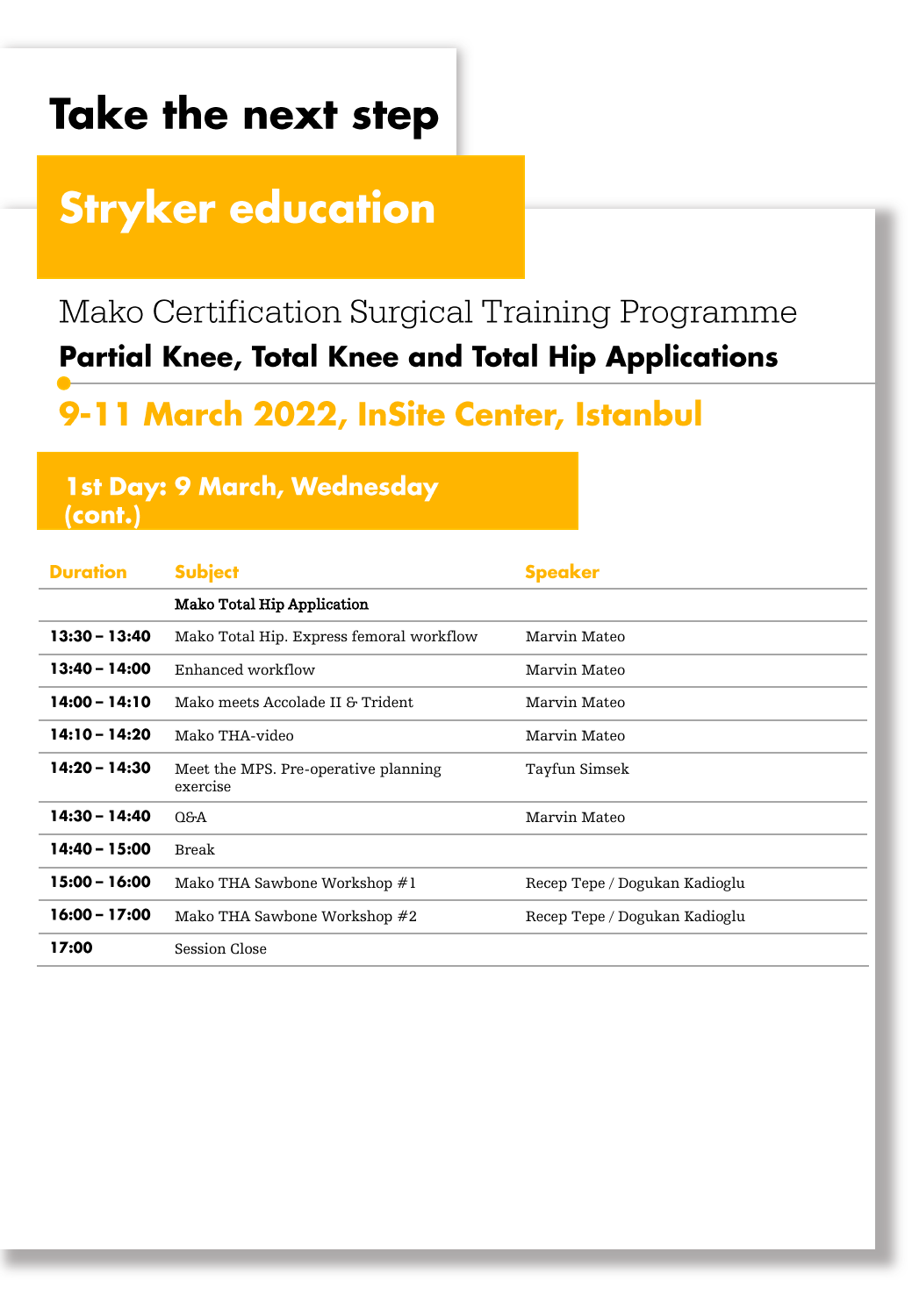# **Stryker education**

### Mako Certification Surgical Training Programme **Partial Knee, Total Knee and Total Hip Applications**

### 9-11 March 2022, InSite Center, Istanbul

#### 2nd Day: 10 March, Thursday

| <b>Duration</b> | <b>Subject</b>                 | <b>Speaker</b>    |
|-----------------|--------------------------------|-------------------|
| $09:00 - 09:30$ | Walk through a Mako case - TKA | Mako Faculty      |
| $09:30 - 10:45$ | Mako TKA Cadaver Workshop #1   | Faculty & Groups* |
| 10:45 - 11:00   | <b>Break</b>                   |                   |
| $11:00 - 12:15$ | Mako TKA Cadaver Workshop #2   | Faculty & Groups* |
| $12:15 - 13:15$ | Lunch                          |                   |
| $13:15 - 13:45$ | Walk through a Mako case - PKA | Mako Faculty      |
| $13:45 - 15:00$ | Mako PKA Cadaver Workshop #1   | Faculty & Groups* |
| $15:00 - 15:15$ | <b>Break</b>                   |                   |
| 15:15 - 16:30   | Mako PKA Cadaver Workshop #2   | Faculty & Groups* |
| 16:30 - 17:00   | Q&A                            | Faculty & Groups* |
| 17:00           | Session Close                  |                   |
|                 |                                |                   |
|                 |                                |                   |

19:30 - 22:00 Group Dinner